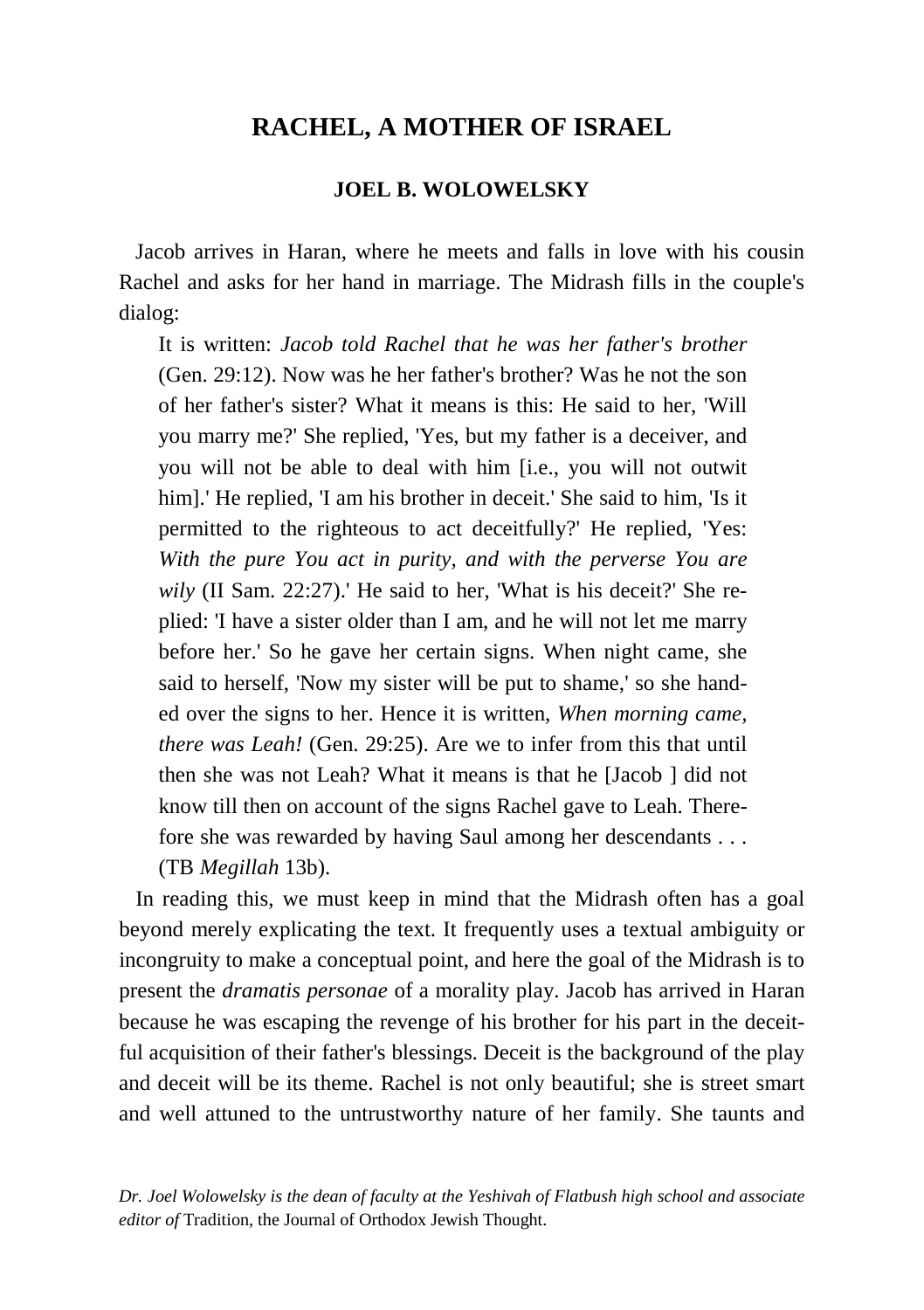challenges Jacob, "Is it permitted to the righteous to act deceitfully?" He responds with

8

self-assuredness that he will not be bested by his "brother in deceit." Moreover, he is convinced that he is acting ethically – a perspective no doubt nurtured by his mother, Rachel's aunt.

 Although the Midrash explicitly praises Rachel, one point needs explanation. Would it not have been more appropriate to declare that she was rewarded with Joseph rather than Saul? Joseph, her cherished long-sought firstborn, was a successful ruler who saved the nascent Jewish people from starvation; Saul, by contrast, was a rebellious and failed king. Both Rachel and Saul were selected for their good looks. Saul fit the bill quite well in terms of his physical stature, yet his greatest failure was an inability to take responsibility and live up to the historical moment – a failing made all the worse by his inability to take immediate and honest responsibility for his sin. Jacob's proof text from the Book of Samuel in defense of his tactical use of deceit is, ironically, taken from David's thanksgiving song when he was saved from Saul, providing a further negative connotation to the Midrash's choice of "reward"! Is the Midrash hinting that Rachel, too, failed to live up to what was expected of her?

 The Midrash clearly notes that Rachel was complicit in the "switch" by providing Leah with the signs that would identify Leah as Rachel. However, we do not need the Midrash to grasp Rachel's complicity. She knows that she and not Leah is betrothed to Jacob. She sees that Leah is being prepared for the canopy. Surely someone who would later successfully negotiate the theft of her father's *terafim* (household idols) could have arranged for a word of warning to be sent to her beloved? Yet she chooses not to act. R. Shimon bar Yohai (*Midrash Tanhuma*, Genesis 30:6) felt that Rachel understood that if Laban's plan was frustrated, her father would prevent her from marrying Jacob. Her only hope of getting Jacob was by allowing the switch to proceed. Had self-interest and realistic expectations displaced or mingled with the pure altruistic *hesed* motivation that she might have had in helping Leah?

 What was Jacob's reaction in the morning when he realized that his "brother in deceit" had gotten the better of him? In the Torah text itself, Jacob complains only to Laban: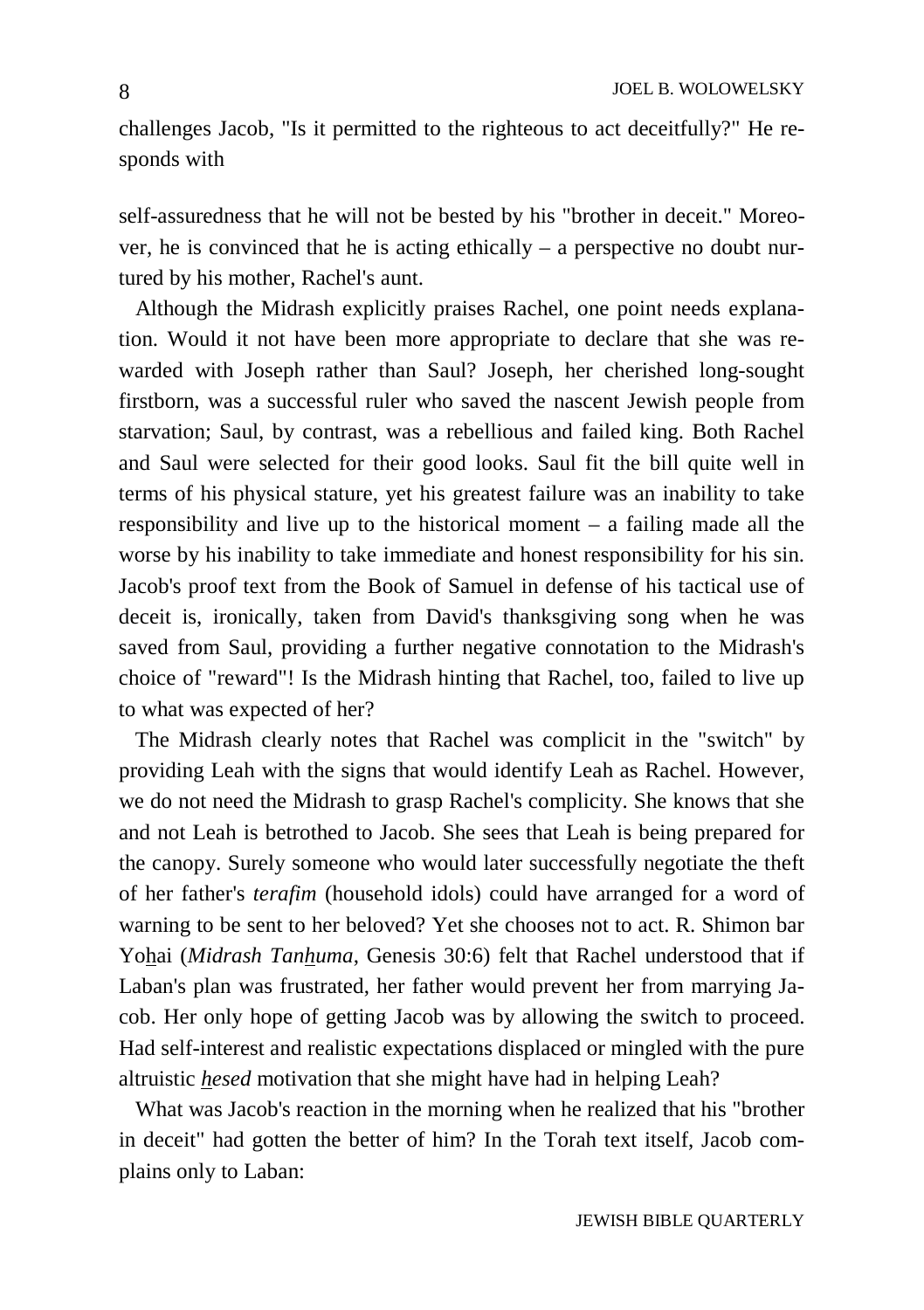*When morning came, there was Leah! So he said to Laban, 'What have you done to me? I was in your service for Rachel! Why did you deceive me?' Laban said, 'It is not the practice in our place to marry off the younger before the older. Wait until the bridal week of this one is over and we will give you that one too, provided you serve me another seven years'* (Gen. 29:25-27).

 This defense is in the best tradition of a con man. Laban is lying; Jacob knows that he is lying; Laban knows that Jacob knows that he is lying. But it is all framed in terms of a polite misunderstanding, leaving Jacob with no civil response to Laban beyond immediate and uncomplaining obedience to his demands and revised terms. For the time being, he has been bested and must suffer in silence. He cannot answer angrily, as he will do twenty years later when Laban charges him with theft of his *terafim*, although it is apparent, at least from Jacob's perspective, that Laban has been continually deceitful in his relationship with Jacob throughout all the years of their interaction:

*′These twenty years I have spent in your service, your ewes and she-goats never miscarried, nor did I feast on rams from your flock. That which was torn by beasts I never brought to you; I myself made good the loss; you exacted it of me, whether snatched by day or snatched by night. Often, scorching heart ravaged me by day and frost by night; and sleep fled from my eyes. Of the twenty years that I spent in your household, I served you fourteen years for your two daughters, and six years for your flocks; and you changed my wages time and again′* (Gen 31: 38-41).

 True, at that later time he spoke from a position of strength (being sure of God's protection) and here he spoke from weakness (having not yet married Rachel). But more significant is the fact that after twenty years he spoke with the strength of a person who is secure in his personal integrity and who confronts a corrupt person, while here he was still "a brother in deceit" bested by his antagonist. The *midrash* makes the latter more obvious in its depiction of his exchange with Leah:

The whole of that [unlighted] night he called her "Rachel" and she answered him. In the morning, however, "there was Leah!" He said to her, "You are a deceiver and the daughter of a deceiver!" "Is there a teacher without pupils," she retorted; "did not your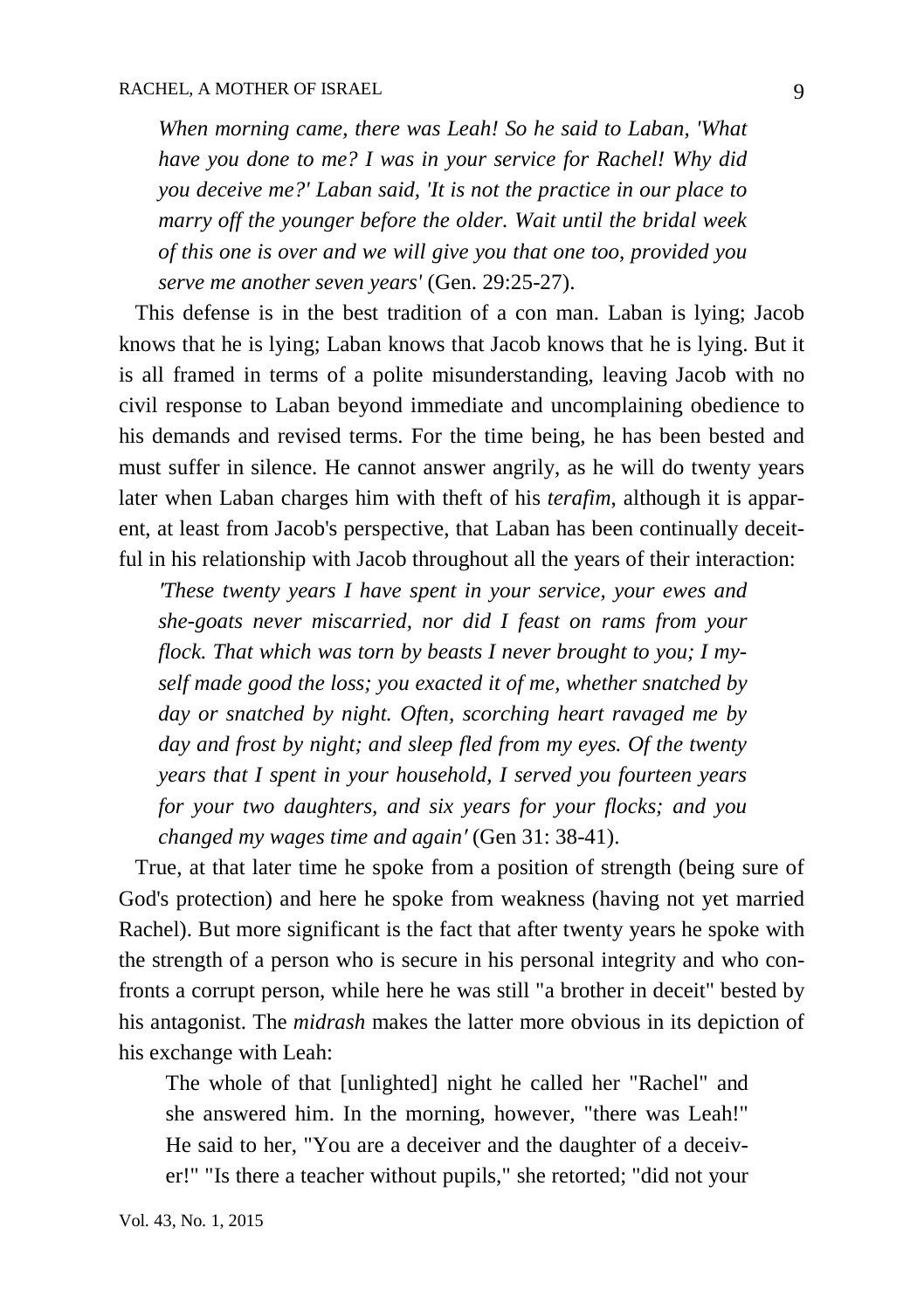father call you 'Esau,' and you answered him! So did you call me and I answered you!" (*Genesis Rabbah* 70:19)

 Perhaps this confrontation with his past, exacerbated by Laban's taunt, pushed Jacob to move away from the brotherhood of deceit. There is no indication, however, that this episode had a transformative effect on Rachel. Indeed, while Jacob responded to Laban at that later time with righteous indignation, Rachel, having stolen her father's *terafim* and hidden them in a camel's saddle, responds as a well-tutored student of deceit – albeit one committed to the principle of "With the pure You act in purity, and with the perverse You are wily." R. Michael Hattin paints a vivid scene:

Now, having roughly rummaged the tents of Ya'acov and of his wives in a fruitless search for his gods, Lavan unexpectedly encounters his daughter Rachel as she perplexingly sits [in the tent], a sardonic smile on her lips. Standing before her, the saddle bag slightly bulging beneath her seat, Lavan suddenly realizes where the *terafim* must be hiding. In the final act of the drama, Rachel offers a polite explanation for her inability to rise, a proper and civil response that must have caused her father to gnash his teeth in indignation, for he himself has rehearsed a similar script innumerable times! How often has Lavan himself secretly stolen from patient Ya'acov, all the while explaining his motives…with the most sugared of words and phrases? But can he now ask Rachel to dismount, as the curious onlookers from both sides gather around them, in light of her gracious and eminently civil explanations?

 By facing down her father and offering polite explanations in courteous tones, even as he knows (and she knows that he knows!) the true whereabouts of the *terafim*, Rachel administers the *coup de grace*: Lavan has finally been defeated at his own game! . . . And it is none other than Rachel his own daughter who has turned the tables against him, matching his lethal spars blow for vicious  $h \cdot \text{low}^1$ 

 Returning to our discussion of the morning after the switch, we note that neither text nor *midrash* suggests whether Jacob was understanding of or angry at Rachel as a result of her complicit involvement in the conjugal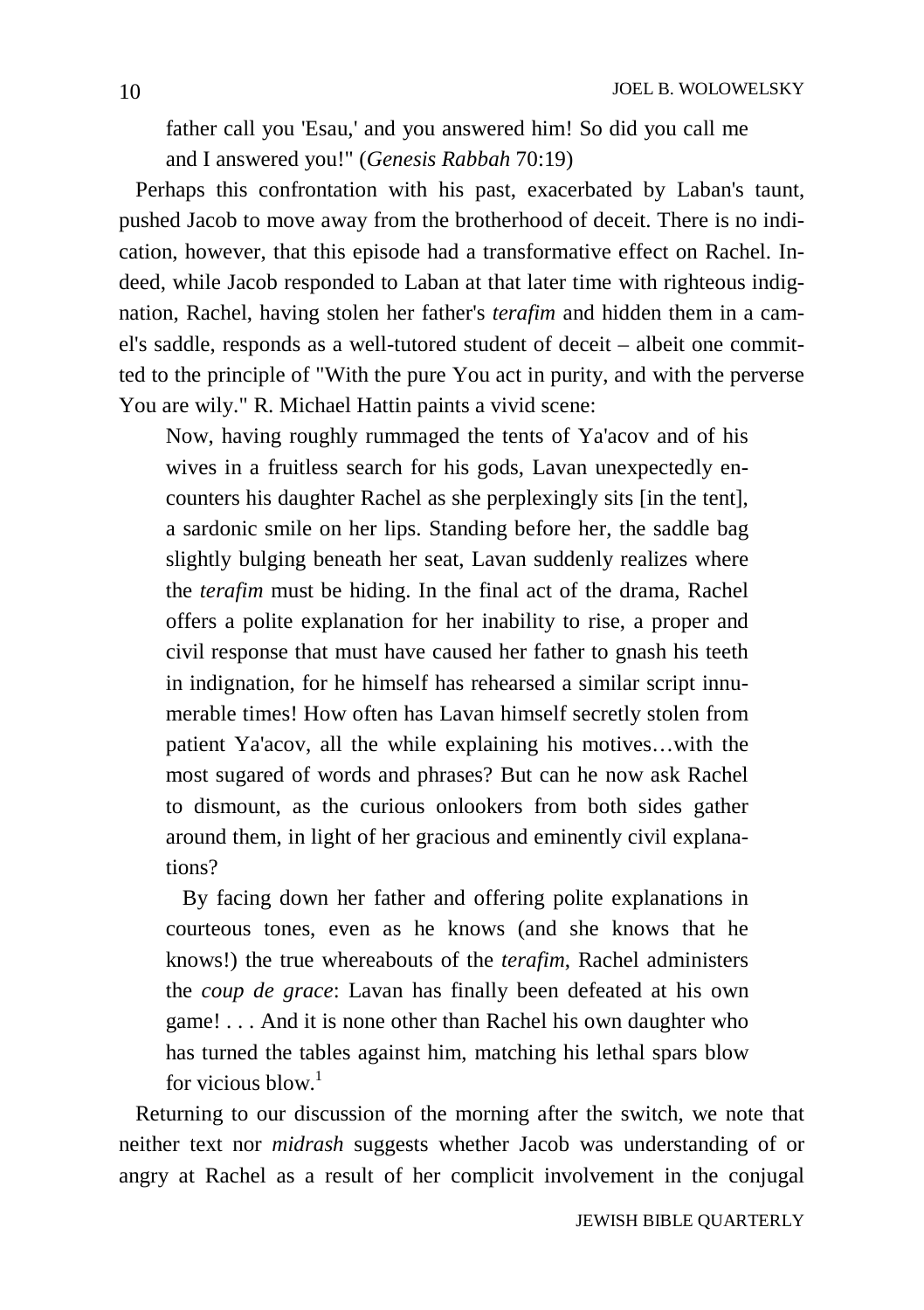switch. We are not even explicitly told that he loved Rachel afterwards, but rather that he loved her *more than* Leah (29:30) – only to be told immediately afterwards (29:31) that Leah was *senu'ah* (hated or unloved). Was Jacob's antipathy to Leah due only to the stratagem by which she was married to him, or was it because that deceitful act reminded him of his own act of deception? In any event, we are told that God gave children to Leah because she was *senu'ah*, but "Rachel remained barren." No explanation is given for Rachel's infertility. Surely being the preferred wife is no reason to be inflicted with barrenness.

 Rachel remains infertile, but Leah gives birth to four children. At this point, *When Rachel saw that she had borne Jacob no children, she became envious of her sister; and Rachel said to Jacob, 'Give me children, or I shall die'* (30:1). Jacob responds in anger to Rachel: *'Can I take the place of God, who has denied you fruit of the womb?'* (30:2).

 What shall we make of Jacob's rage-filled response to Rachel's *cri de coeur*? Should he have become furious with Rachel and rebuked her? Could he not have responded as Elkanah did to Hannah: *Why are you so sad? Am I not better for you than ten sons?* (I Sam. 1:8)? *Genesis Rabbah* (71:7) is unforgiving of Jacob's response. "Said the Holy One, blessed be He, to him: 'Is that a way to answer a woman in distress? By your life, your children will one day stand before her son [Joseph], who will answer them [with your words], *Can I take the place of God* (Gen. 50:19).'"

 A rage-filled response usually relates to the present issue as well as to the built-up and as-yet-unexpressed resentments of the past – later poignantly evidenced by Jacob's rant when Laban cannot prove his charges of theft against him. What then of Jacob's response to Rachel's complaint? Rashi understands her as saying, "Pray for me, for a childless person may be regarded as dead." Ramban, however, finds this unconvincing, for such a request would hardly merit Jacob's rage-filled response. Rather, he sees the exchange as follows:

It is impossible that Jacob did not pray for his beloved wife, for she was barren. (Surely he prayed,) but his prayer was not accepted (by God). Rachel then came (to him) to complain against him, saying that, in any case, he should get her children through his prayer, for he was (surely) no less holy than his father (Isaac, who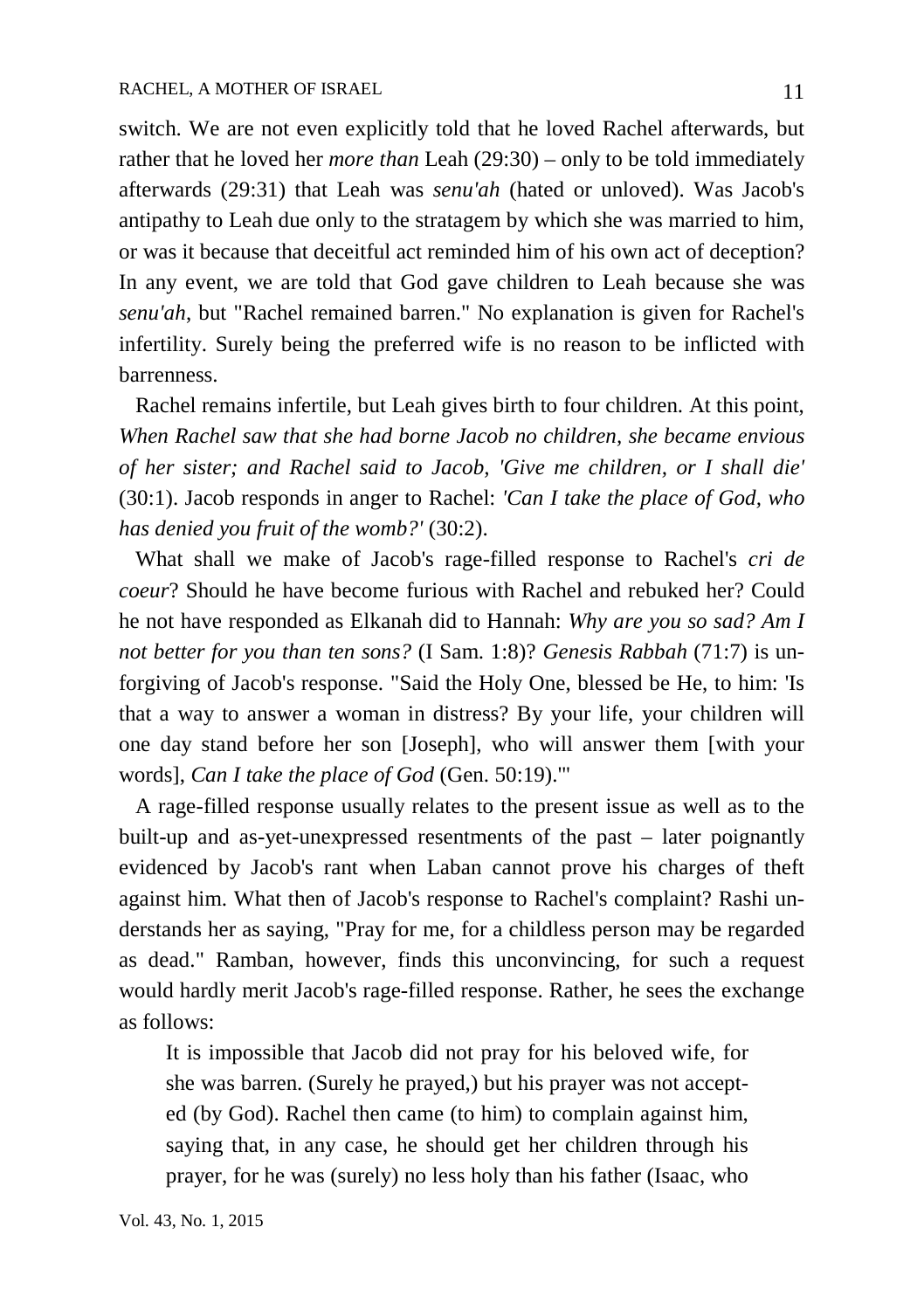did so for his wife Rebecca). And (then) Jacob became angry and told her that the matter (of whose prayer was accepted and whose wasn't) was in God's hands and not in his hands – and his father's prayer was accepted because he was righteous and (furthermore because) it was foreordained that he would have children. However, (in this case) it was from her that the fruit of the womb had been withheld (and not from him). [Artscroll translation and interpolations]

 In Ramban's reading, Jacob admits that he does not live up to the righteousness of his grandfather – a sure sign of religious growth – and chides Rachel for the self-absorption that allows her to simply demand everything she wants.

 R. Adin Steinsaltz sees her self-absorption as the reason Jacob did not respond to Rachel as Elkanah did to Hannah:

[Elkanah] told Hannah that he was better for her than ten sons. Jacob, on the other hand, never went so far; he never indicated that he was willing to risk Leah, or to cancel his commitment and obligations to her, or to say explicitly and brutally that he preferred either sister. The reason was not that he did not love Rachel . . . The source of the difference lies in the fact that Rachel did not recognize limitations; she lived in a sphere where love justified everything. Unlike Hannah, whose sorrow and longing were turned inward on herself, Rachel beguiled herself with the assurance that her bond with Jacob would never be severed, that she could, therefore, do as she liked. But a love that is liberated from restraint, that sees only its rights and not its duties, brings about a crisis.<sup>2</sup>

 Was this sense that she could have everything the motivation for Rachel deciding originally that she could be complicit in the conjugal switch without risking her relationship with Jacob – and was the resentment Jacob felt at the time only now emerging? In any event, Rachel realized that Jacob could not give her what she wanted. So, like Sarah, she gave her maid to her husband as a surrogate – although Sarah did it to satisfy her husband's needs and Rachel did it to satisfy her own, as the names she provided suggest: Rachel named Bilhah's first son Dan, for she said, *'God has vindicated* (dan) *me! He*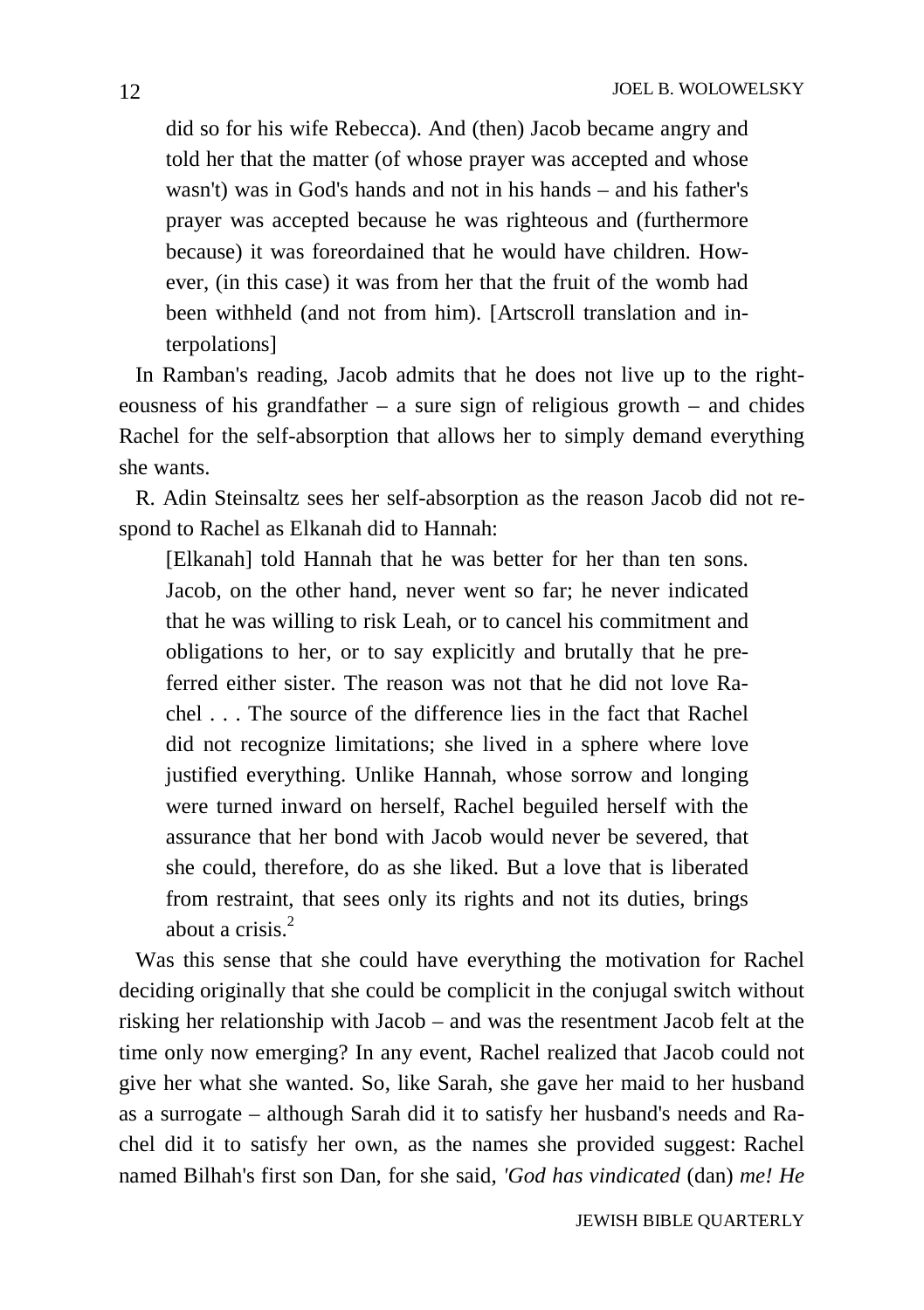*has heeded my plea and given me a son'* (30:6). Rachel named the second son Naphtali, for she said, *'A fateful contest I waged* (niftalti) *with my sister; yes, and I have prevailed'* (30:8).

 Leah, too, gives her maid to Jacob so that he can be presented with more children. Then, one day during the wheat harvest, Leah's oldest son finds some mandrakes growing in a field and brings them to his mother. Rachel asks Leah for them. R. Steinsaltz notes:

The sages have indicated that although mandrakes were considered an aphrodisiac, this belief was connected only with the root of the plant, and never with its fruit, which was regarded as a plaything, an amusement, because of its pleasant smell and appearance. That is to say, Rachel desired a toy of some kind; and although mandrakes were fairly common, she was willing to renounce Jacob for one night in exchange for this toy.<sup>3</sup>

 The exchange is made, but not before Leah expresses her anger at the request: '*Was it not enough for you to take away my husband, that you would also take my son's mandrakes?'* (30:15). Must you get everything that you desire?!

 Now, what retort would we expect from a strong-willed, somewhat selfcentered Rachel to such a charge? Could she not simply have reminded Leah that far from taking her husband from her, she had been complicit in getting Leah the husband who had been expecting Rachel? Yet she remains silent.

 We are told that *God remembered Rachel* (30:22). Rashi comments that God remembered Rachel's giving the signs to Leah so as to avoid humiliating her. Would it not be enough to say that God remembered Rachel's barrenness, as the plain meaning of the text suggests? What bothers Rashi seems to be the question of what exactly it was that God remembered. Indeed, the narrative would seem to suggest that Rashi is explaining why it was specifically at this point that God decided to address Rachel's infertility.

 Why was it not until that point that Rachel's behavior reached a level meriting reward? Her complicity in the switch on what was supposed to be her wedding night might have had a *hesed* component, but it was surely not a full-hearted one. There was self-interest which, intermingled with her *hesed*, diluted the power of her actions. But the moment Rachel could hold back her not unjustified but potentially hurtful response to what Leah had said in pain,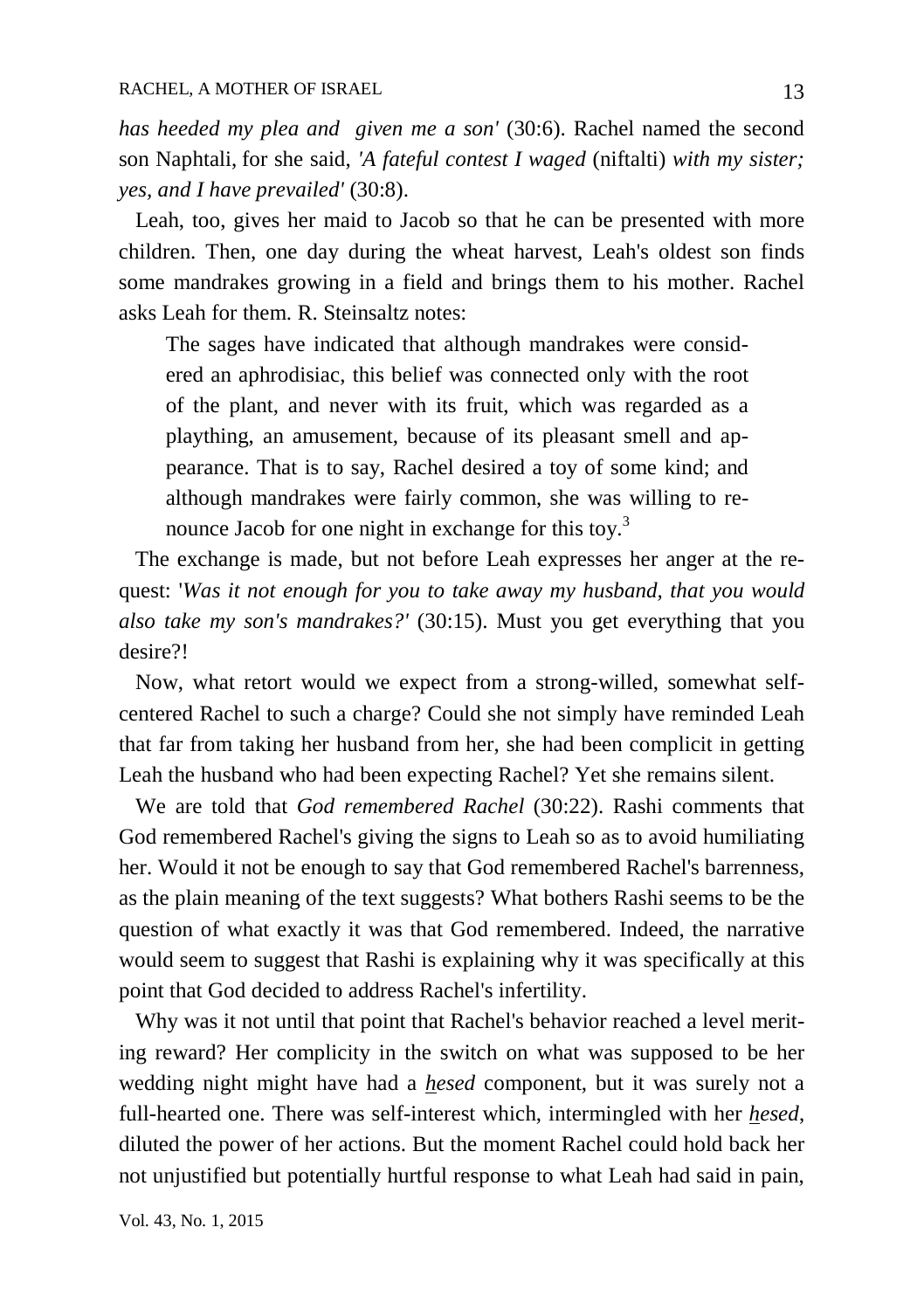when she could put aside her jealousy of Leah's continued fecundity – at that precise moment Rachel merited being remembered by God. Unlike Sarah, who had come to regret her altruistic act, Rachel grew into appreciating the possibility of a fully altruistic  $act$  – and thereby earned God's blessing.

 There is, of course, no contradiction between *hesed* and self-interest. "If I am not for myself, who will be for me? And if for myself alone, what am I?" (*Avot* 1:14). As David Shatz notes,

In Judaism's view, human nature is both egoistic and altruistic…. As a matter of logic, it must be legitimate [to have self-interested motives and to act in a self-interested, non-altruistic way]. If everyone who receives some good feels disposed to give that good to another, or simply to refuse the offer, altruism isn't possible. We'll have givers but no receivers . . . Judaism is full of antimony, dialectic, balance, and paradox. It is both realistic and aspirational. It recognizes the reality of self interest, but affirms the capacity of human beings to escape its grip.<sup>4</sup>

 Rachel did not have to deny her self-interested motivation to merit God's attention and become a Mother of Israel. But she had to be able to incorporate a purely *hesed*-oriented perspective in her Weltanschauung, thereby retroactively enhancing – even redeeming – her initial actions.

 Rachel's growth is perhaps illustrated by the alternating use of the term for God used in the narrative describing the births of Jacob's children. There are various distinctions proffered regarding the "general" name *Elokim* and *Hashem* (God's "personal" name, the Tetragrammaton). One of the best known is that the former reflects *din*, justice, God's cosmic impersonal manifestation; the latter reflects *rahamim*, mercy, God's personal expression. *Elokim* metes out what is coming "naturally"; *Hashem* reflects *hesed*, what one might not have earned.

 R. Joseph D. Soloveitchik comments: "The name *Hashem* tells us that God communicates with man directly, not via the cosmos . . . The image of *Hashem* is reflected in human longing for the beautiful and noble, in love, in motherly tenderness and fatherly concern, in everything that is great, noble and fascinating in man." <sup>5</sup> Frank H. Polak points out that "sociolinguistic study of the pragmatic implications of various address forms amply confirms the connotation of distance, power and authority of the term [*Elokim*], as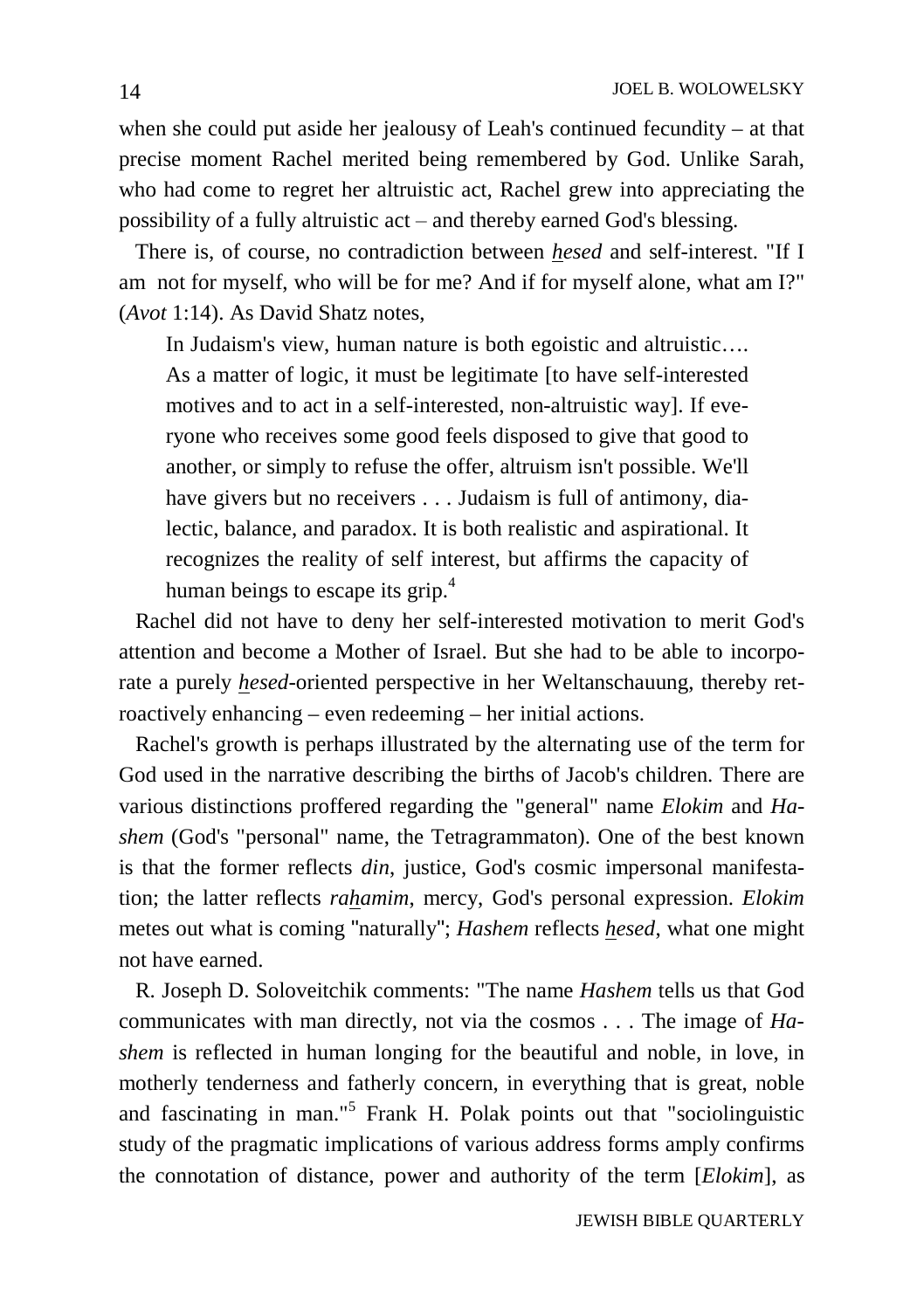against the overtones of solidarity, close personal contact, involvement and Israelite identity associated with the special name [*Hashem*]." 6

With this in mind, let us examine the birth narratives.

 *Hashem saw that Leah was* senu'ah*, and He opened her womb* (29:31). This was an act of *hesed*, and Leah responds with appropriate recognition: Reuben is named in recognition of *Hashem* seeing (*ra'ah*) her suffering; Simeon is so named because *Hashem* heard (*shama*) her cries; Judah because she thanks (*odeh*) *Hashem* (29: 32, 33, 35). However, when Jacob reacts in anger to Rachel's demand for children, he says: *'Can I take the place of Elokim, who has denied you fruit of the womb'* (30:2). Jacob's use of *Elokim* reflects Rachel's mindset; she was not begging for *hesed*, but claiming that which – to her mind – was due her as a matter of *din*. He in effect reprimands Rachel as not having earned children absent a *hesed*-based grant.

 Rachel responds not with a prayer for mercy but rather with a plan of action: She gives her maid Bilhah to Jacob as a wife. As noted above, Rachel's names for these children indicate that she offers her maid to satisfy her own wants. Furthermore, her use of the term *Elokim* indicates her sense of entitlement. She names one child Dan because *'Elokim has vindicated* (dan) *me'* (30:6) – and presumably gave me what I deserved. The name of Bilhah's second son (Naphtali) reflects Rachel's self-assurance and self-reliance: *'A fateful contest* [literally, a contest of *Elokim*] *I have waged* (niftalti) *with my sister; yes, and I have prevailed'* (30:8).

 Leah responds by giving her maid Zilpah to Jacob as a wife so that he may have more children, and her choice of names reflects in a subtle way a rebuke to Rachel: Gad, because she said, *'What luck* (gad)*!'* (30:11), and Asher, because *'women will deem me fortunate* (ishruni)*'* (30:13). Children are blessings to be celebrated, not pawns in a wrestling contest! Soon afterwards, in response to Rachel's request for Reuben's mandrakes, Leah's anger over all she has had to endure from her sister surfaces explicitly: *'Was it not enough for you to take away my husband, that you would also take my son's mandrakes?'* (30:15).

 It is interesting to note that the births of Zilpah's sons came after a period of personal infertility for Leah, and that Leah's choice of a name for Gad and Asher did not explicitly recognize God's role. She remained infertile until she was ready to turn to God. *Elokim heeded Leah, and she conceived and bore*